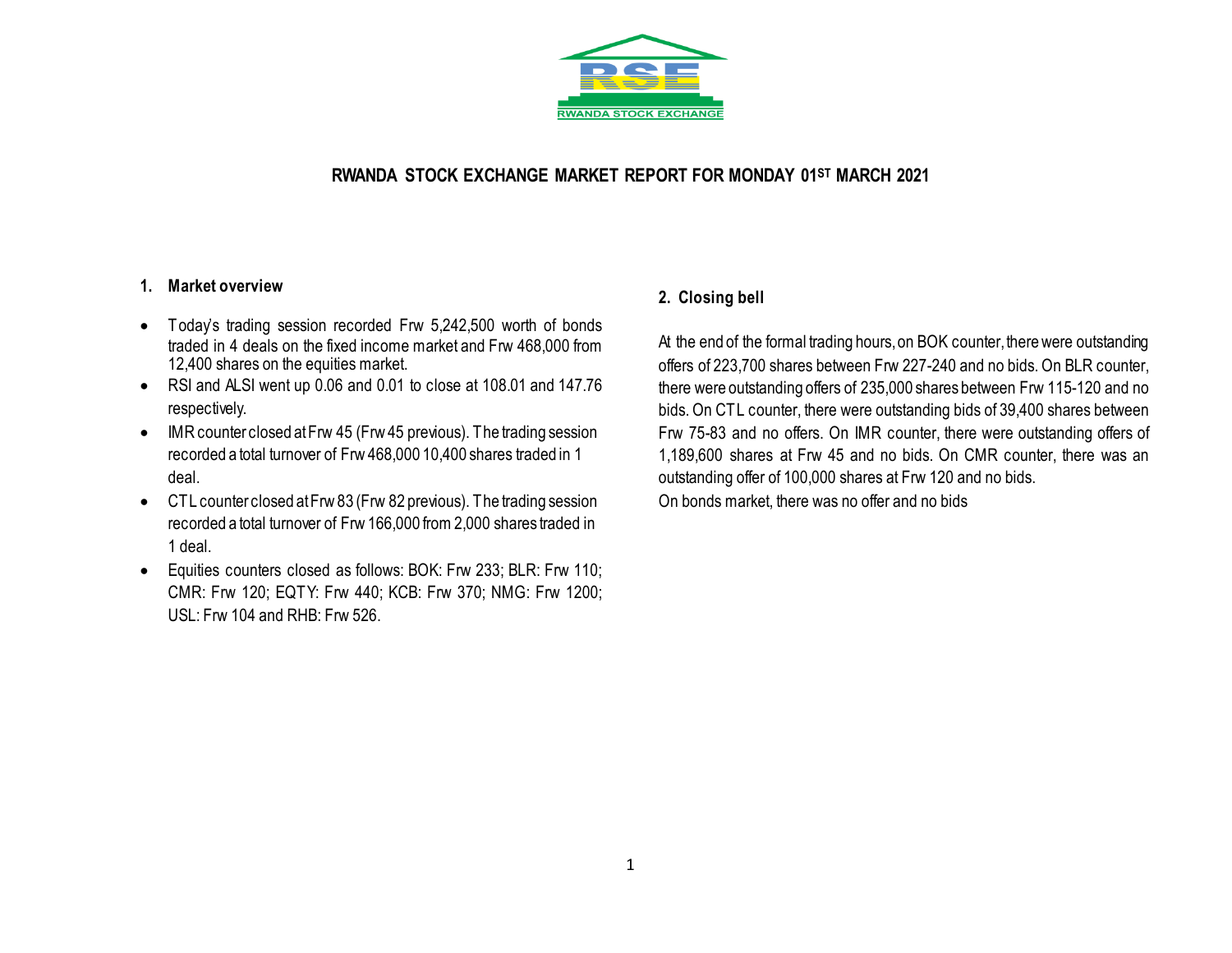#### **3. Equities Market on 01/03/2021**

| <b>ISIN-CODE</b>    | <b>Stock</b> | <b>High</b> | Past 12<br>months<br>Low | <b>High</b> | <b>Today's session</b><br>Low | <b>Closing</b> | Prev. | <b>Change</b> | <b>Volume</b> | <b>Value</b> |
|---------------------|--------------|-------------|--------------------------|-------------|-------------------------------|----------------|-------|---------------|---------------|--------------|
| RW000A1JCYA5        | <b>BOK</b>   | 265         | 225                      | 0.00        | 0.00                          | 233            | 233   | 0.00          | 0.00          | 0.00         |
| RW000A1H63N6        | <b>BLR</b>   | 139         | 110                      | 0.00        | 0.00                          | 110            | 110   | 0.00          | 0.00          | 0.00         |
| KE0000000380        | <b>NMG</b>   | 1,200       | 1,200                    | 0.00        | 0.00                          | 1,200          | 1,200 | 0.00          | 0.00          | 0.00         |
| KE0000000315        | <b>KCB</b>   | 370         | 370                      | 0.00        | 0.00                          | 370            | 370   | 0.00          | 0.00          | 0.00         |
| KE0000000489        | <b>USL</b>   | 104         | 104                      | 0.00        | 0.00                          | 104            | 104   | 0.00          | 0.00          | 0.00         |
| KE0000000554        | <b>EQTY</b>  | 440         | 440                      | 0.00        | 0.00                          | 440            | 440   | 0.00          | 0.00          | 0.00         |
| <b>RW000A14UYP4</b> | <b>CTL</b>   | 82          | 65                       | 83          | 83                            | 83             | 82    | $+1.00$       | 2,000         | 166,000      |
| RW000A2DN989        | <b>IMR</b>   | 90          | 42                       | 45          | 45                            | 45             | 45    | $+0.00$       | 10,400        | 468,000      |
| ZAE000244737        | <b>RHB</b>   | 0.00        | 0.00                     | 0.00        | 0.00                          | 526            | 526   | 0.00          | 0.00          | 0.00         |
| RW000A2QAPH5        | <b>CMR</b>   | 0.00        | 0.00                     | 0.00        | 0.00                          | 120            | 120   | 0.00          | 0.00          | 0.00         |

| <b>Market Status</b> |          |  |  |  |  |  |  |  |  |
|----------------------|----------|--|--|--|--|--|--|--|--|
| 08h50-08h59          | Pre-Open |  |  |  |  |  |  |  |  |
| 09h00-12h00          | Open     |  |  |  |  |  |  |  |  |
| 12h00-08h50          | Close    |  |  |  |  |  |  |  |  |

| <b>INDICES</b>                      | <b>Previous</b> | Today   | <b>Points</b> | Change % |            | Exchange rate against Frw as at 01/03/2021 |                                    |         |
|-------------------------------------|-----------------|---------|---------------|----------|------------|--------------------------------------------|------------------------------------|---------|
|                                     |                 |         |               |          | Currency   | Sell                                       | Buy                                | Average |
| <b>RSI</b>                          | 107.95          | 108.01  | $+0.06$       | $+0.06$  |            |                                            |                                    |         |
|                                     |                 |         |               |          | <b>USD</b> | 986.85                                     | 967.51                             | 977.18  |
| <b>ALSI</b>                         | 147.75          | 147.76  | $+0.01$       | $+0.01$  | <b>KES</b> | 8.98                                       | 8.81                               | 8.89    |
|                                     |                 |         |               |          | <b>UGS</b> | 0.26                                       | 0.26                               | 0.26    |
| <b>OTHER TRADING</b><br><b>STAT</b> |                 |         |               |          | <b>BIF</b> | 0.50                                       | 0.49                               | 0.50    |
| <b>Shares traded</b>                | 10,500          | 12,400  | 1,900         | 18.09    | <b>TZS</b> | 0.42                                       | 0.41                               | 0.42    |
|                                     |                 |         |               |          | <b>ZAR</b> | 65.65                                      | 64.36                              | 65.01   |
| <b>Equity Turnover</b>              | 916,800         | 634,000 | (282,000)     | (30.84)  |            |                                            | <b>Market Capitalization (Frw)</b> |         |
| Number of deals                     | 7.00            | 2.00    | (5.00)        | (71.42)  |            |                                            | 3,453,078,741,802                  |         |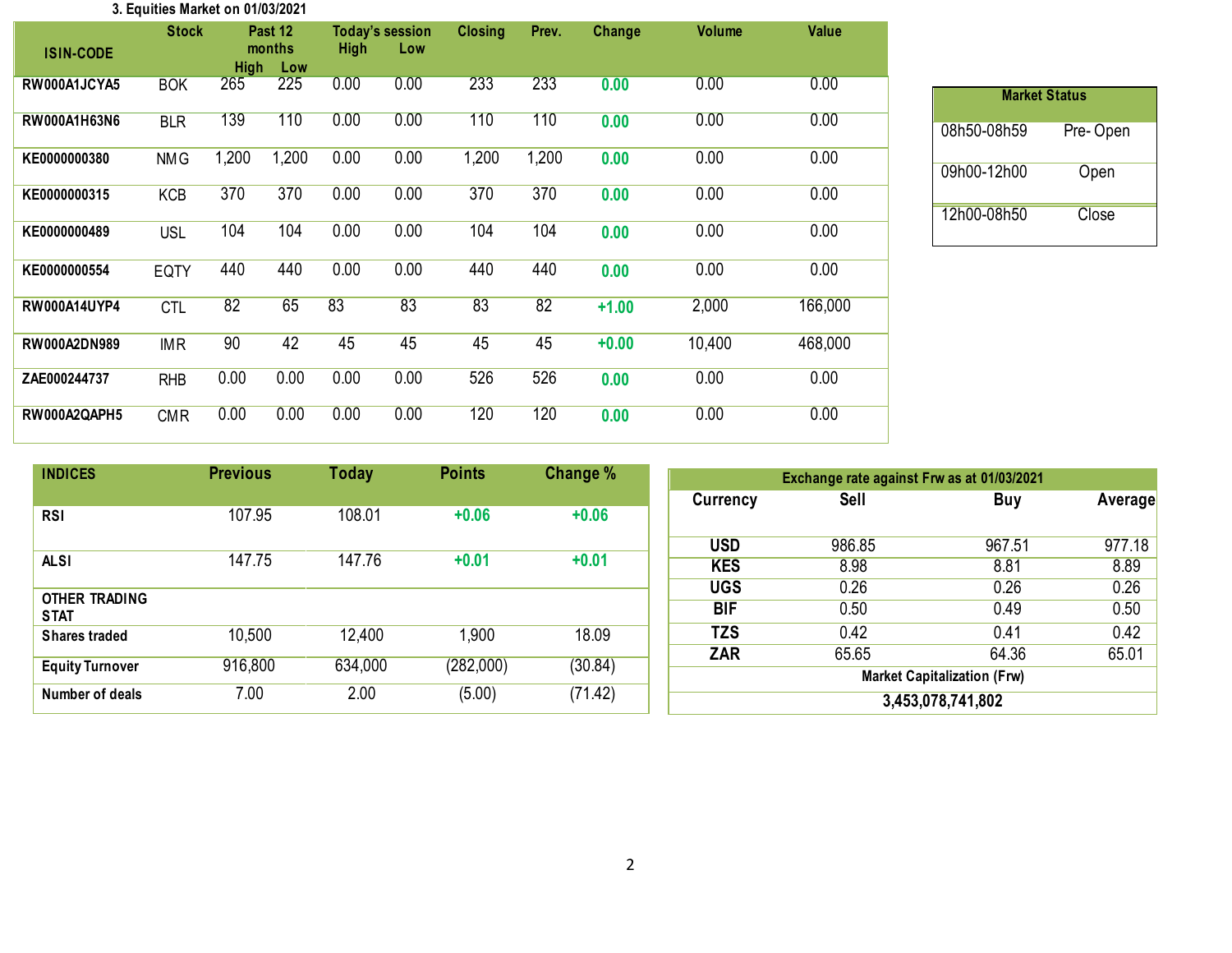#### **4. INDICES**



### **5. Bond market on 01/03/2021**

### A**.** Government bonds

| <b>ISIN-CODE</b>    | <b>Status</b> | <b>Security</b> | <b>Maturity</b> | Coupon rate | Close.<br>Price | Prev.<br><b>Price</b> | <b>Bids</b> | <b>Offers</b> | <b>Bond traded</b> |
|---------------------|---------------|-----------------|-----------------|-------------|-----------------|-----------------------|-------------|---------------|--------------------|
| RW000A1ZTAM0        |               | FXD4/2014/7yrs  | 19/11/2021      | 12.475%     | 101             | 108.75                | 0.00        | 0.00          | 0.00               |
| <b>RW000A1Z2RJ7</b> |               | FXD2/2015/10yrs | 25/05/2025      | 12.925%     | 100.3           | 104                   | 0.00        | 0.00          | 0.00               |
| RW000A182K48        |               | FXD2/2016/15Yrs | 09/05/2031      | 13.5%       | 108             | 101.1                 | 0.00        | 0.00          | 0.00               |
| RW000A185V91        |               | FXD 3/2016/5Yrs | 20/08/2021      | 12.25%      | 102             | 102                   | 0.00        | 0.00          | 0.00               |
| RW000A19D0U5        |               | FXD1/2017/5Yrs  | 18/02/2022      | 12.375%     | 100.5           | 104.8                 | 0.00        | 0.00          | 1,600,000          |
| RW000A19JG53        |               | FXD2/2017/7Yrs  | 17/05/2024      | 12.675%     | 106.5           | 103                   | 0.00        | 0.00          | 0.00               |
| <b>RW000A19NL84</b> |               | FXD3/2017/5Yrs  | 19/08/2022      | 12.200%     | 104.64          | 104.5                 | 0.00        | 0.00          | 0.00               |
| RW000A19S1Q4        | Re-opened     | FXD4/2017/7Yrs  | 15/11/2024      | 12.40%      | 102             | 103.6                 | 0.00        | 0.00          | 1,100,000          |
| RW000A19W8Z4        |               | FXD1/2018/5Yrs  | 17/02/2023      | 11.80%      | 104.5           | 105.5                 | 0.00        | 0.00          | 0.00               |
| <b>RW000A19HS6</b>  | Re-opened     | FXD2/2018/10Yrs | 12/05/2028      | 12.50%      | 101.5           | 103                   | 0.00        | 0.00          | 0.00               |
| RW000A194997        | Re-opened     | FXD3/2018/15Yrs | 05/08/2033      | 12.9%       | 101.4           | 100.05                | 0.00        | 0.00          | 0.00               |
| RW000A2RUZ00        |               | FXD4/2018/3Yrs  | 19/11/2021      | 11.150%     | 104.9           | 103.1                 | 0.00        | 0.00          | 0.00               |
| RW000A2RYEG9        | Re-opened     | FXD1/2019/7Yrs  | 13/02/2026      | 11.850%     | 100.5           | 102.6                 | 0.00        | 0.00          | 300,000            |
| <b>RW000A2R26W1</b> | Re-opened     | FXD2/2019/5Yrs  | 17/05/2024      | 11.300%     | 103             | 104                   | 0.00        | 0.00          | 0.00               |
| RW000A2R64M3        | Re-opened     | FXD3/2019/20Yrs | 29/07/2039      | 13.250%     | 102.2           | 106.6                 | 0.00        | 0.00          | 0.00               |
| <b>RW000A2SA2Y9</b> | Re-opened     | FXD4/2019/3Yrs  | 18/11/2022      | 10.950%     | 104.549         | 103.37                | 0.00        | 0.00          | 0.00               |
| <b>RW000A2SA2Z6</b> | Re-opened     | FXD5/2019/7Yrs  | 13/11/2026      | 11.550%     | 104.7           | 103.4462              | 0.00        | 0.00          | 0.00               |
| <b>RW000A2SB2X0</b> |               | FXD1/2020/3Yrs  | 20/01/2023      | 10.800%     | 103             | 100                   | 0.00        | 0.00          | 0.00               |
| <b>RW000A28UBB2</b> | Re-opened     | FXD2/2020/15Yrs | 02/02/2035      | 12.550%     | 100.5           | 100.2                 | 0.00        | 0.00          | 2,200,000          |
| <b>RW000A28VKN6</b> |               | FXD3/2020/3Yrs  | 24/03/2023      | 10.650%     | 103.1           | 101                   | 0.00        | 0.00          | 0.00               |
| <b>RW000A28XYS2</b> | Re-opened     | FXD4/2020/10Yrs | 10/05/2030      | 12.150%     | 103.2           | 103                   | 0.00        | 0.00          | 0.00               |